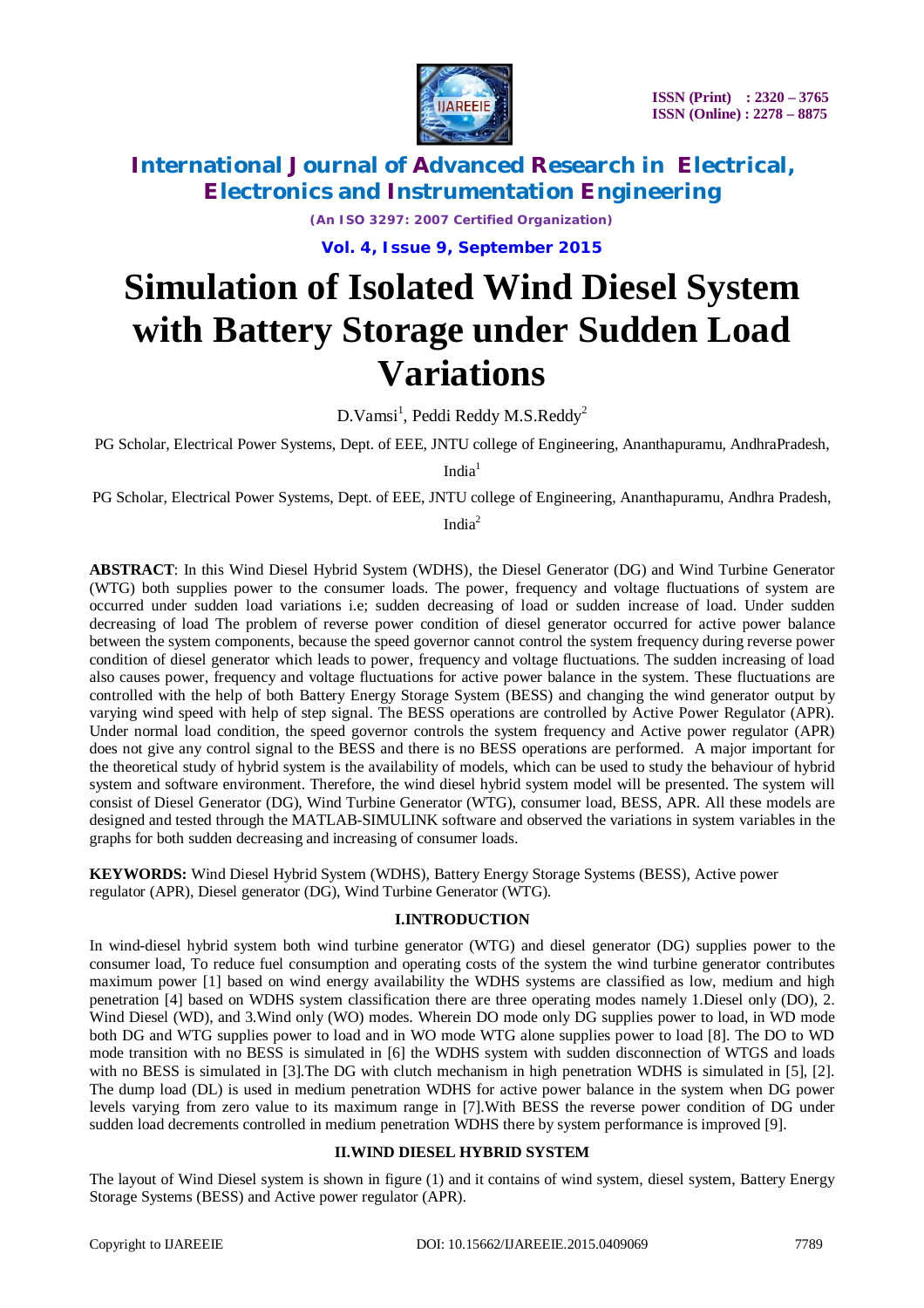

*(An ISO 3297: 2007 Certified Organization)*

### **Vol. 4, Issue 9, September 2015**

1. Wind system: this system contains both wind turbine and Induction Generator (IG). Where fixed speed wind turbine is considered here and it does not required any pitch or yaw control and it takes wind energy as input and gives mechanical energy as output and the output can be changed by changing wind speed with the help of step signal i.e.; the output can be increased with positive step signal under sudden load increasing condition and decreased with negative step signal under sudden load decreasing condition. The squirrel cage IG is used here and it works on induction principle and it is mechanically coupled to wind turbine with the help of shaft and it takes input from wind turbine and gives electrical energy as output which directly connected to the system busbar.

2. Diesel system: it contains Diesel engine, DG, Excitation system and Speed governor. Where diesel engine mechanically coupled to DG with the help of shaft and it takes diesel as input and gives mechanical energy as output and this output given to DG, here synchronous generator is used as DG and it outputs electrical energy which directly connected to the system busbar. The DG frequency oscillations occur due to sudden system load changes which can be controlled with the help of DG Speed governor and the DG terminal voltage is controlled with the help of Excitation system under sudden load variations.

3. Active power regulator (APR ): Under sudden load varying condition the DG takes reverse power for making active power balance in the system which may cause frequency variations in the system. the APR compares both actual and nominal system frequency continuously. If any frequency error occurs it gives a reference signal which is used to generate the PWM generator input reference signal and the PWM outputs the gate pulses which are given to the converter circuit and further battery operations start to reduce this error.

4. Battery Energy Storage Systems (BESS): it consists of three phase transformer, converter circuit, filter and battery where the three phase transformer step-down the system voltage and given to the converter circuit, based on gate pulses reference received from PWM generator the convertor acts as rectifier under sudden load decreasing condition or inverter under sudden load increment condition, the ripples at converter output is reduced with the help of the LC-filter and the battery consumes energy under sudden load decreasing condition or delivers energy under sudden load increment condition there by active power balanced in the system and then system performance is improved.



#### **III.REVERSE POWER CONDITION AND ACTIVE POWER REGULATOR (APR)**

This negative power taken by DG is called reverse power. The causes for reverse power condition: 1.Sudden load decrement, 2.The WTG power is greater than the reduced load. The DG takes negative power under sudden load decrement to maintain active power balance between the system components, which may leads to system unstability because the DG speed governor cannot control the system frequency under this condition. In this reverse power condition the fluctuations occurred in the system frequency and voltage and which may leads to mechanical damage of system components. The active power balance equations are given as:

*Under Normal condition:*

ܲ + ܲ<sup>ௐ</sup> = ܲ*……………………………………..(1) Under Reverse power condition:*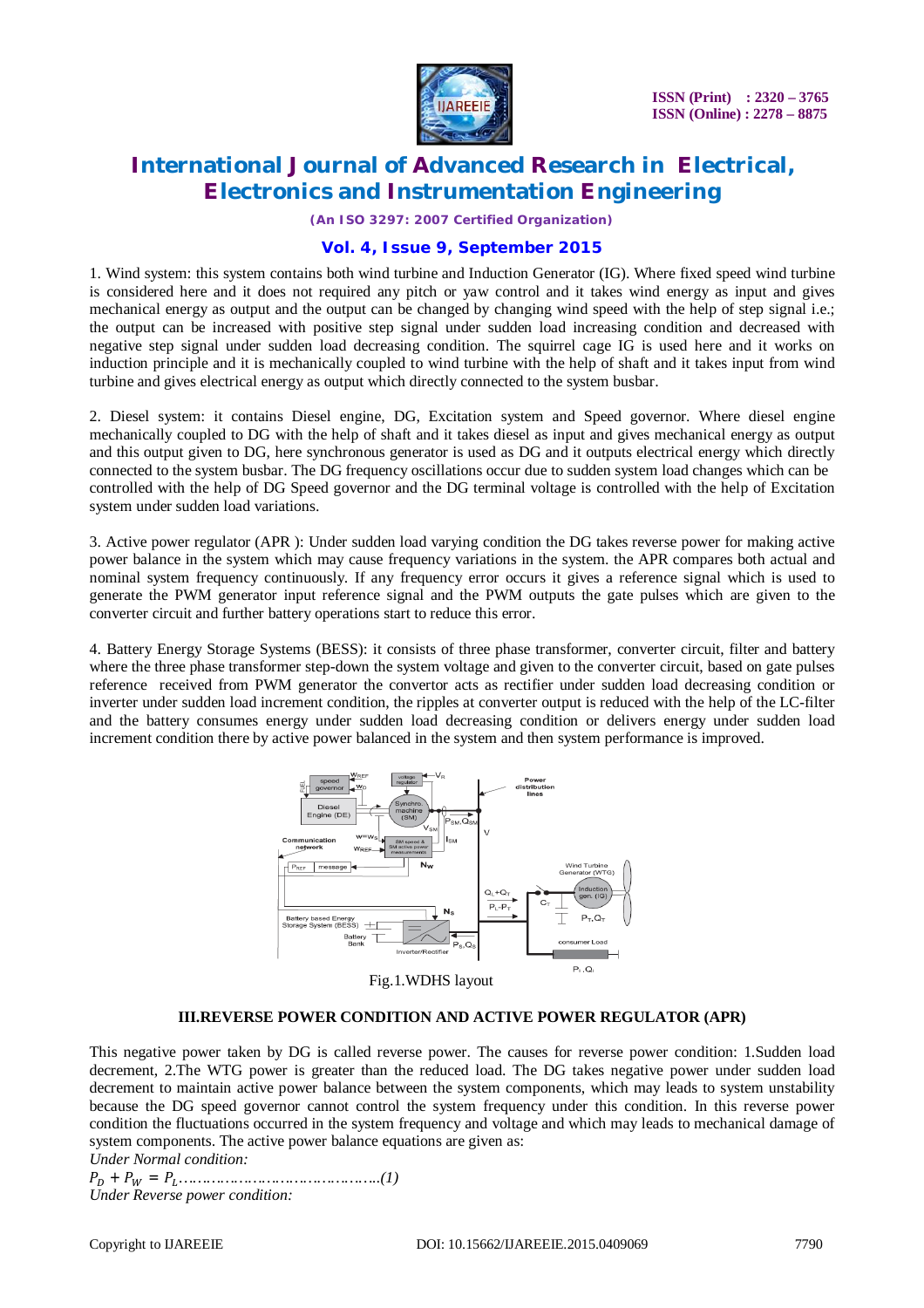

*(An ISO 3297: 2007 Certified Organization)*

### **Vol. 4, Issue 9, September 2015**

ܲ<sup>ௐ</sup> ≫ ܲ*……………………………………………(2)* ܲ + ܲ<sup>ௐ</sup> ≠ ܲ*……………………………………..(3)* Where $P_D = DG$  active power  $P_W$  = WTG active power  $P_L$  = consumed active power by load

The APR maintains active power balance under reverse power condition, by providing a control signal ( $P_{REF}$ ) to BESS by measuring frequency error $(e_f)$ . The APR contains proportional and derivative controllers where the proportional controller controls the battery operations based on the frequency error $(e_f)$ , the derivative controller improves the system speed response and stability. The term  $P_{INV}$  in equation (4) prevents the DG reverse power and steady state frequency error. The  $K_p$ ,  $K_p$  values are given in the appendix. The APR simulation schematic is shown in below figure (2).

 $P_{REF}=K_P e_{f}+K_D \frac{de_{f}}{dt}$ ௗ௧ + ܲூே…………………… (4) Where frequency error $(e_f) = f_{actual} - f_{nominal}$ .

 $f_{actual}$  = Actual system frequency

 $f_{nominal}$  = Nominal system frequency



### **IV.BATTERY ENERGY STORAGE SYSTEM (BESS)**

In the BESS the main components are converter and battery. Based on the signal received from APR the converter acts as rectifier or inverter i.e.; 1. If  $P_{REF} > 0$  the the converter acts as rectifier with the help of gate pulse received from PWM generator and the battery consumes power from the system which indicates that the system load was decreased and this may cause DG reverse power condition. 2. If  $P_{REF} < 0$  the the converter acts as inverter and battery supplies power to the system which indicates that the system load was increased. The active power balance of the system with battery as shown in equation (5). The 240v Ni-Cd battery model has taken from [10]. The model contains a variable controlled voltage source V in series with a constant internal resistance R. The V value calculated from the equation (6) and the state of charge (SOC) of battery indicates that whether battery is charging or not if SOC is 100% the battery is fully charged and empty when SOC is zero value its equation is in (7) and its Simulink schematic as shown in Figure(3)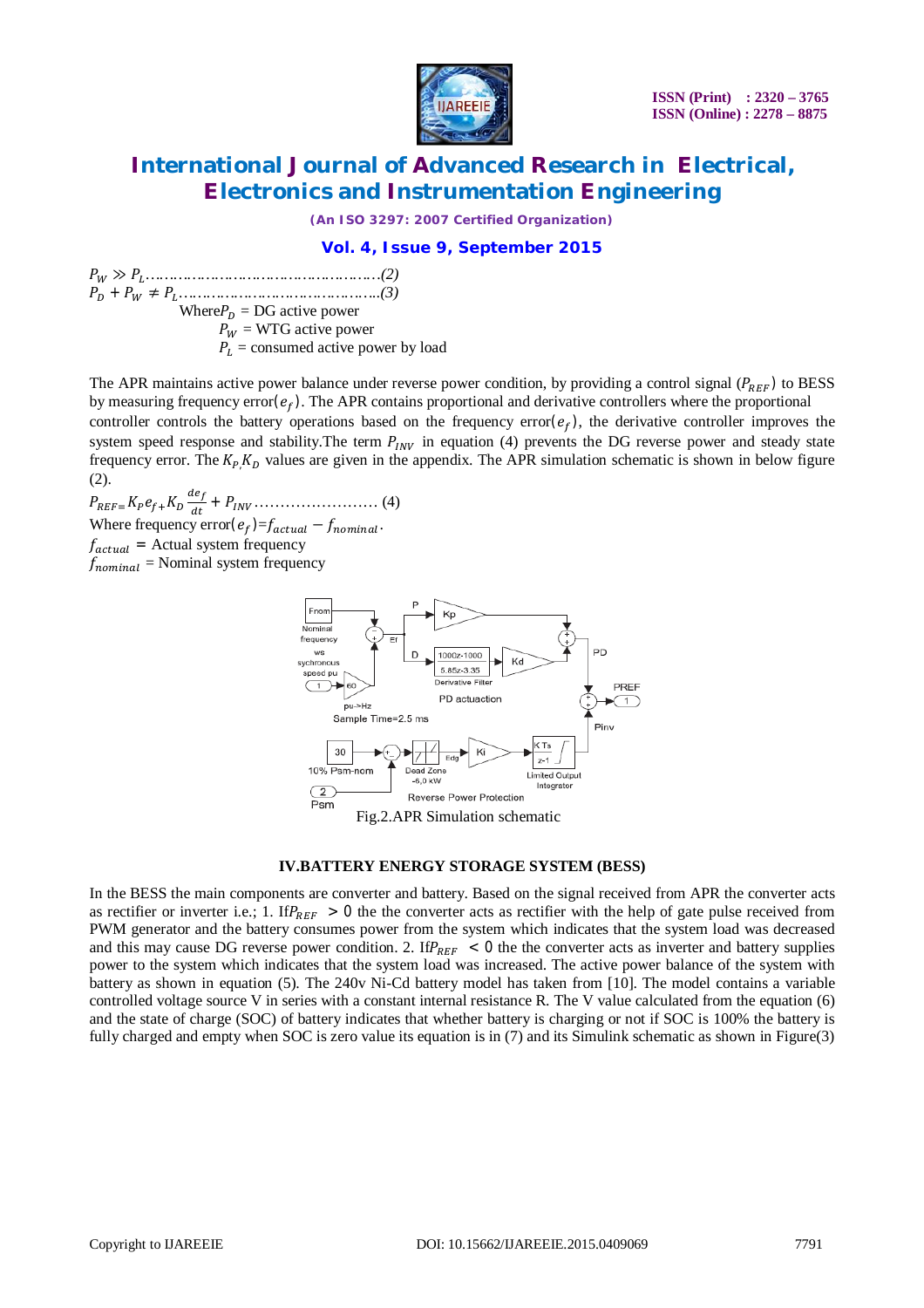

*(An ISO 3297: 2007 Certified Organization)*

### **Vol. 4, Issue 9, September 2015**



Fig.3.Battery Simulation schematic

ܲ + ܲ<sup>ௐ</sup> = ܲ + ܲ*…………………………………….. (5)*

Where  $P_h$  =battery consumed/delivered power.

Here  $P_b$  value is "positive" when it consumes power and it's value "negative" when delivers power.

 $V=V_0$ - (K(Q/(Q-Q')))+Aexp(-BQ')………………..(6)

Where $V_0$ , K, A, B are constants its values given in the appendix.

 $Q(Ah) =$  maximum theoretical capacity of battery.

 $Q'$  (Ah) = actual capacity of battery.

SOC = 100(1-(Q/Q')……………………………… (7) Here SOC value is "positive" when battery charging and its value "negative" when discharging.

#### **V. SIMULATION AND RESULTS**

The model of WDHS with BESS is developed in MATLAB-SIMULINK in two different modes:

1. Sudden load **decreasing** mode and its complete model is shown in fig. 4



Fig.4 The complete simulation model of WDHS with BESS under sudden load decreasing mode

In this mode initially the total load is 300kw and it is suddenly decreased to  $175$  kw at  $t=0.2$ s with the help of circuit breaker which leads to reverse power condition of DG and system performance deproved. To control this problem, the BESS operation is started at t=0.2s and then continued upto t=8.2s after that the **negative** wind step is given to control the system performance. In this section graphs for the following variables are shown: the active powers for consumer load and BESS (Fig. 4.1), the active powers for the WTG and DG (Fig. 4.2), the battery voltage–current–SOC (Fig.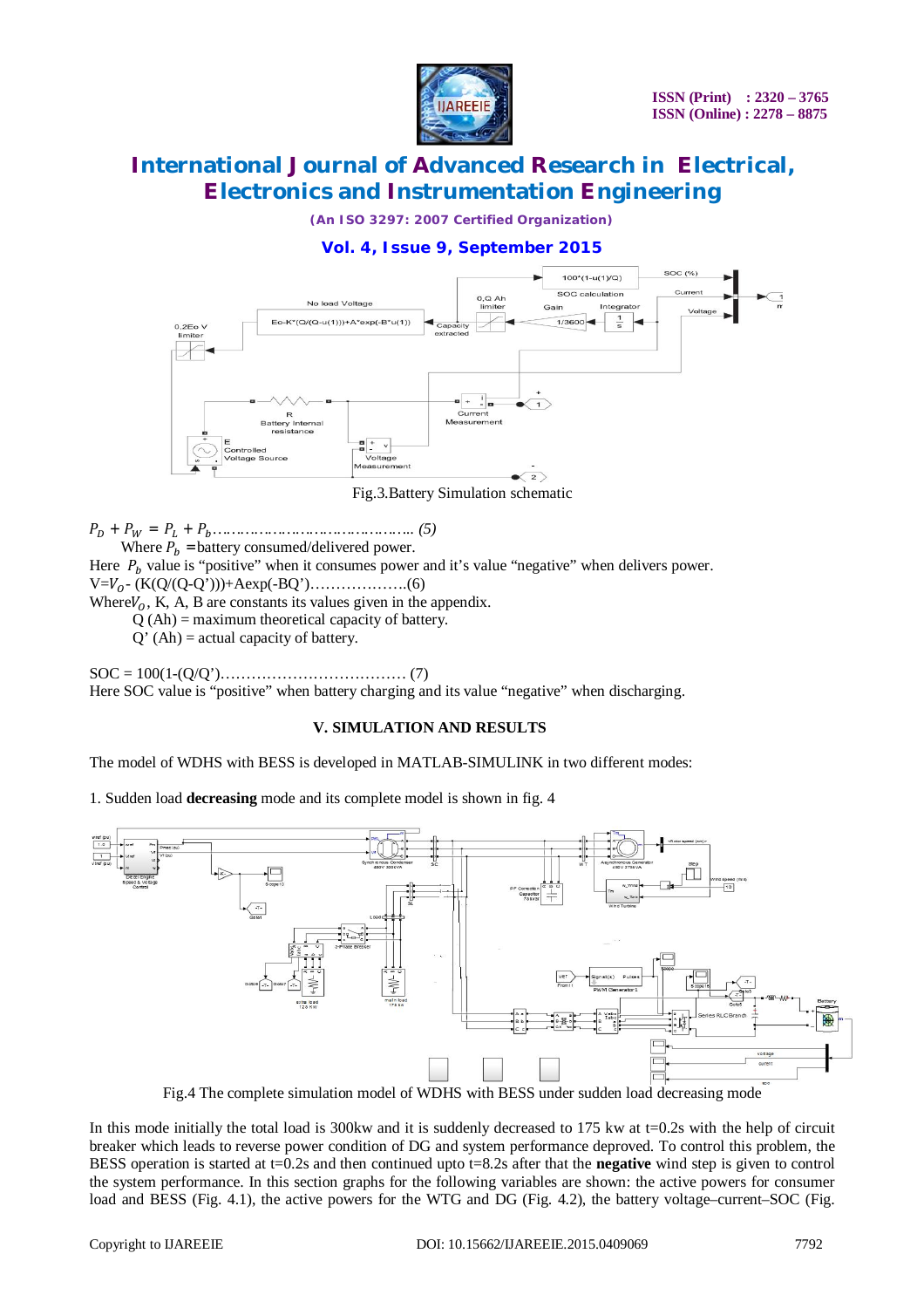

*(An ISO 3297: 2007 Certified Organization)*

### **Vol. 4, Issue 9, September 2015**

4.3), frequency per unit (Fig. 4.4) and the RMS voltage per unit (Fig. 4.5) the active powers for WTG and DG are considered positive if produced and for the load and BESS positive if consumed.

In the fig. 4.1, it shows the graph of time Vs Consumed  $(+)$  active powers by the BESS and load.where at t=0.2s the load is suddenly decreased from 300KW to 175KW, after load reduction the battery consumes active power upto t=8.2s which is considered as positive and then the battery stops active power consumption.



Fig. 4.1 Time (sec) **Vs** Consumed (+) active powers (KW) by the BESS and load

In the fig. 4.2, it shows the graph of time Vs the active powers for the WTG and DG.where at t=0.2s the both WTG and DG powers are disturbed due to sudden load decrement at t=0.2s and comes to normal position with the help of BESS operation at  $t=0.2$ s and negative wind step at  $t=8.2$ s.



Fig. 4.2 Time (sec) **Vs** the active powers (KW) for the WTG and DG.

In the fig.4.3, it shows the graph of time Vs the battery voltage–current–SOC. in this both battery voltage, soc are constant where soc is positive when battery charging and battery current waveform follows its active power consumption.



Fig.4.3 Time (sec) **Vs** the battery voltage–current–SOC.per unit

In the fig. 4.4, it shows the graph of time Vs frequency per unit. In this the frequency variations under sudden load decrement condition with BESS and negative wind step is observed.



Fig.4.4 Time (sec) **Vs** frequency per unit.

In the fig. 4.5, it shows the graph of time Vs the RMS voltage per unit. In this the voltage variations under sudden load condition with BESS and negative wind step is observed.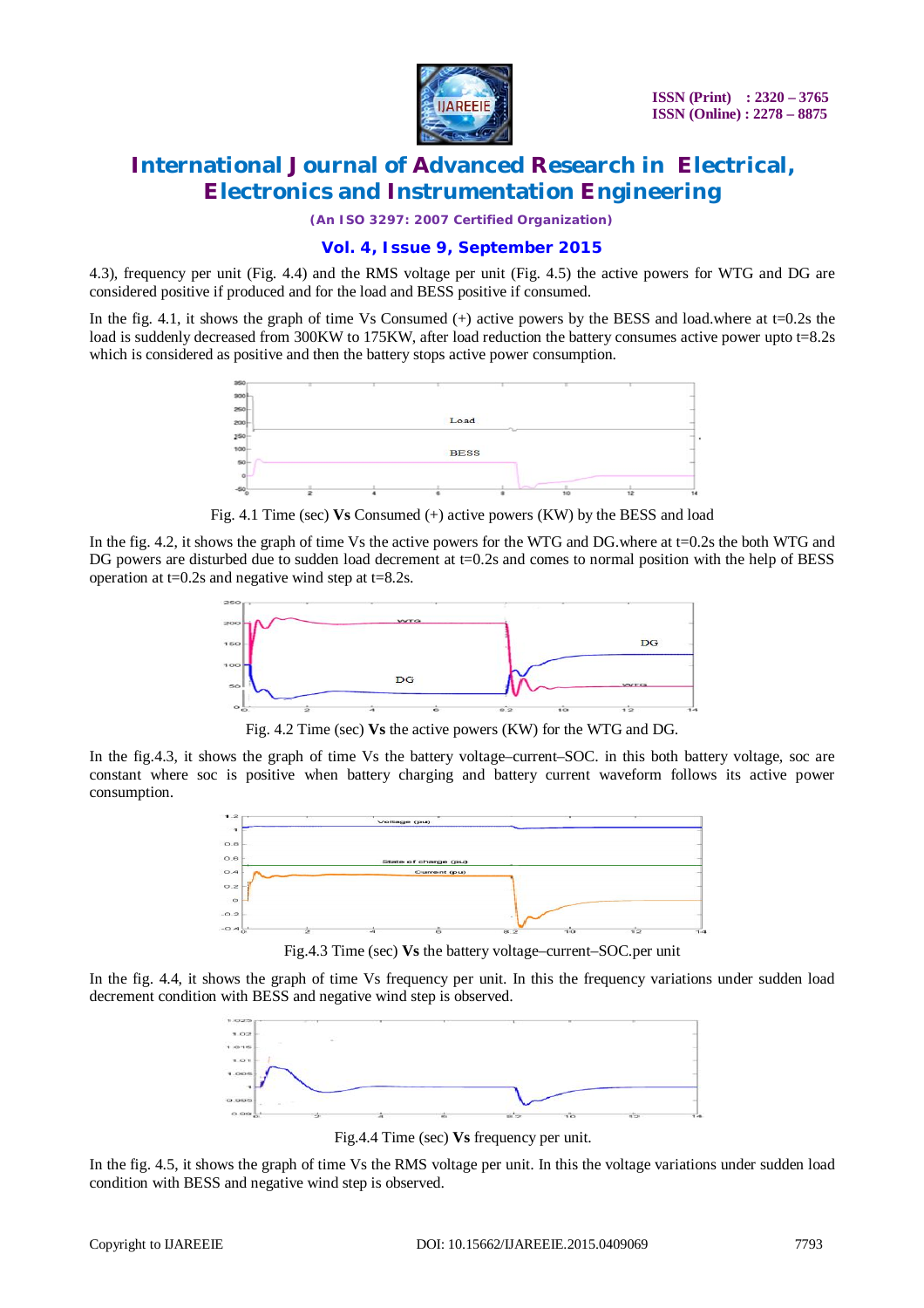

*(An ISO 3297: 2007 Certified Organization)*

### **Vol. 4, Issue 9, September 2015**



Fig. 4.5 Time (sec) **Vs** the RMS voltage per unit.

2. Sudden load **increasing** mode and its complete model is shown in fig. 5



Fig.5 The complete simulation model of WDHS with BESS under sudden load increasing mode

In this mode initially the total load is 300kw and it is suddenly increased to 350 kw at  $t=0.2$ s with the help of circuit breaker which leads to reduction of system performance. To control this problem, the BESS operation is started at t=0.2s and then continued up to t=8.2s after that the **positive** wind step is given to control the system performance. In this section graphs for the following variables are shown: the active powers for consumer load and BESS (Fig. 5.1), the active powers for the WTG and DG (Fig. 5.2), the battery voltage–current–SOC (Fig. 5.3), frequency per unit (Fig.5.4) and the RMS voltage per unit (Fig. 5.5) the active powers for WTG and DG are considered positive if produced and for the load and BESS negative if delivered.

In the fig.5.1, it shows the graph of time Vs active powers of BESS and load.where at  $t=0.2s$  the load is suddenly increased from 300KW to 350KW, after load increment the battery delivers active power upto t=8.2s which is considered as negative and then the battery stops active power delivered.



Fig.5.1 Time (sec) **Vs** active powers (KW) by the BESS and load

In the fig.5.2, it shows the graph of time Vs the active powers for the WTG and DG.where at t=0.2s the both WTG and DG powers are disturbed due to sudden load increment at  $t=0.2s$  and comes to normal position with the help of BESS operation at  $t=0.2$ s and positive wind step at  $t=8.2$ s.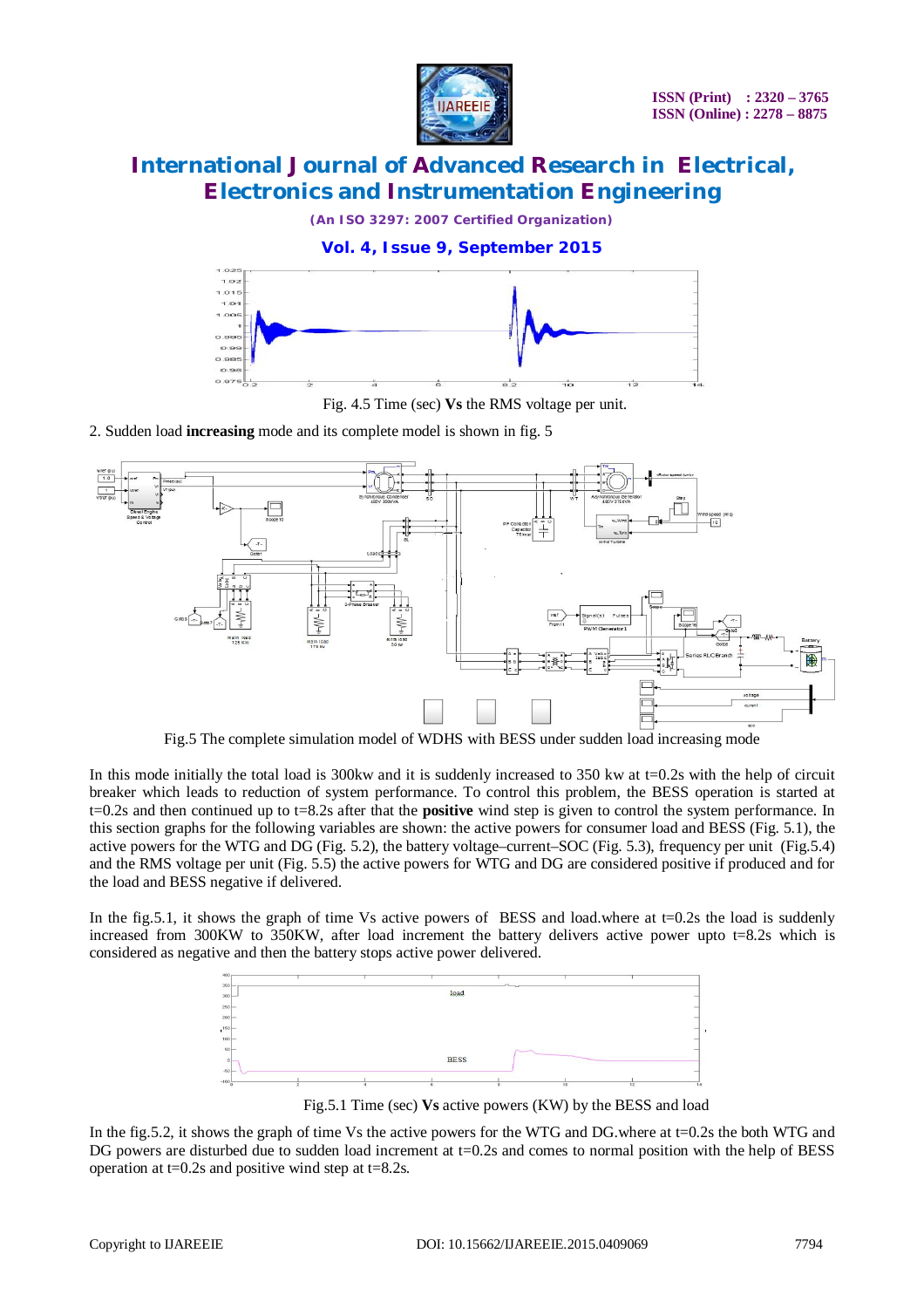

*(An ISO 3297: 2007 Certified Organization)*

### **Vol. 4, Issue 9, September 2015**



Fig.5.2 Time (sec) **Vs** the active powers (KW) for the WTG and DG.

In the fig.5.3, it shows the graph of time Vs the battery voltage–current–SOC. in this both battery voltage, soc are constant where soc is negative when battery discharging and battery current waveform follows its active power delivered.



Fig.5.3 Time (sec) **Vs** the battery voltage–current–SOC.per unit

In the fig.5.4, it shows the graph of time Vs frequency per unit. In this the frequency variations under sudden load increment condition with BESS and positive wind step is observed.



Fig.5.4 Time (sec) **Vs** frequency per unit.

In the fig.5.5, it shows the graph of time Vs the RMS voltage per unit. In this the voltage variations under sudden load increment condition with BESS and positive wind step is observed.



Fig.5.5 Time (sec) **Vs** the RMS voltage per unit.

### **VI.CONCLUSION**

In this paper The MATLAB-SIMULINK models of WDHS with BESS under sudden load variations and wind speed changes is presented. mainly under sudden load decreasing mode, the problem of reverse power condition of DG occurs to maintain active power balance between system components, which leads to power, frequency and voltage fluctuations in the system because the speed governor of DG cannot control system frequency under DG reverse power condition. In the similar way the power, frequency and voltage fluctuations occurs in sudden load increasing mode for